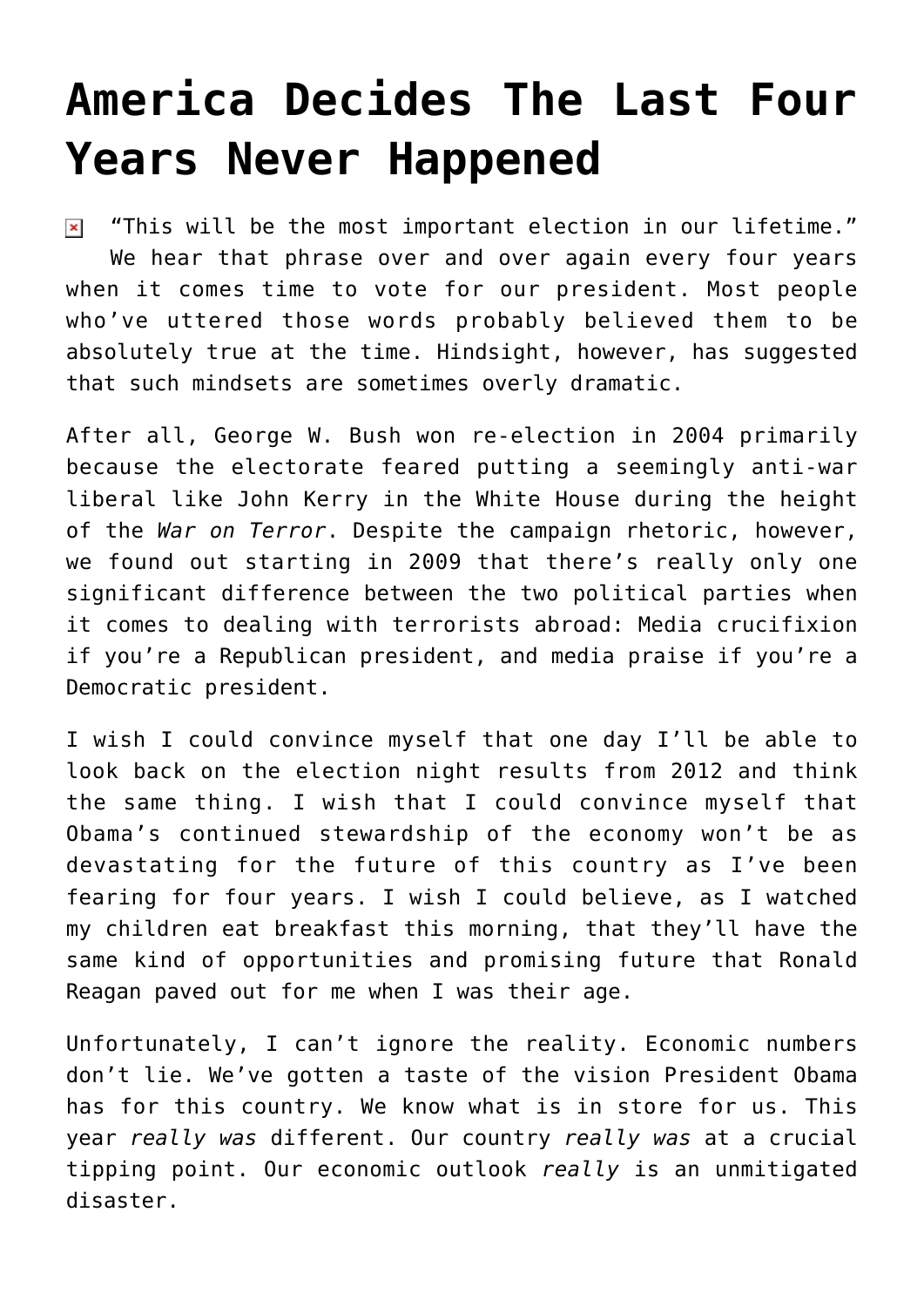Americans had an extremely important decision to make: We, as a country, could either keep our foot on the gas pedal and drive right on off the fiscal cliff, or we could slam on the brakes and hope that we skidded to a stop before we reached the edge of that cliff.

The problem is that too many Americans, in the end, didn't even realize the car they were in was moving. They were much more enamored with the shiny ornament along its hood.

For the last four years, national polls told us that the most important issue to voters was the economy. Mitt Romney bet his entire candidacy on that premise, and the strategy made sense. After all, Obama's first term in office gave us the worst economic recovery since World War 2. It gave us chronically high unemployment and anemic economic growth. It gave us record gas prices. It saddled our children with so much debt that they'll be carrying it around with them for the rest of their lives. It gave us exceedingly expensive healthcare, and one in six Americans living in poverty. It gave us a record number of Americans on food stamps. The list goes on and on.

It seemed like a winning environment for the Republican candidate. What Mitt Romney deeply underestimated, however, is how easily Americans are distracted.

While Romney was laying out his strong, serious case for real economic recovery, jobs, and getting our fiscal house in order, President Obama was dishing out an emotionally-charged *divide and conquer* strategy. He took a hammer to the electorate, pulled out the shattered pieces that belonged in key voting demographics, and pitted them against the rest. He stoked envy through class warfare. He demagogued immigration reform with fears of racism. He demagogued Medicare reform to scare old people. He and his party made up phony controversies like the *War on Women*. Perhaps most importantly, he built resentment by portraying Mitt Romney not as an ideological foe or political opponent, but as a monster – a man responsible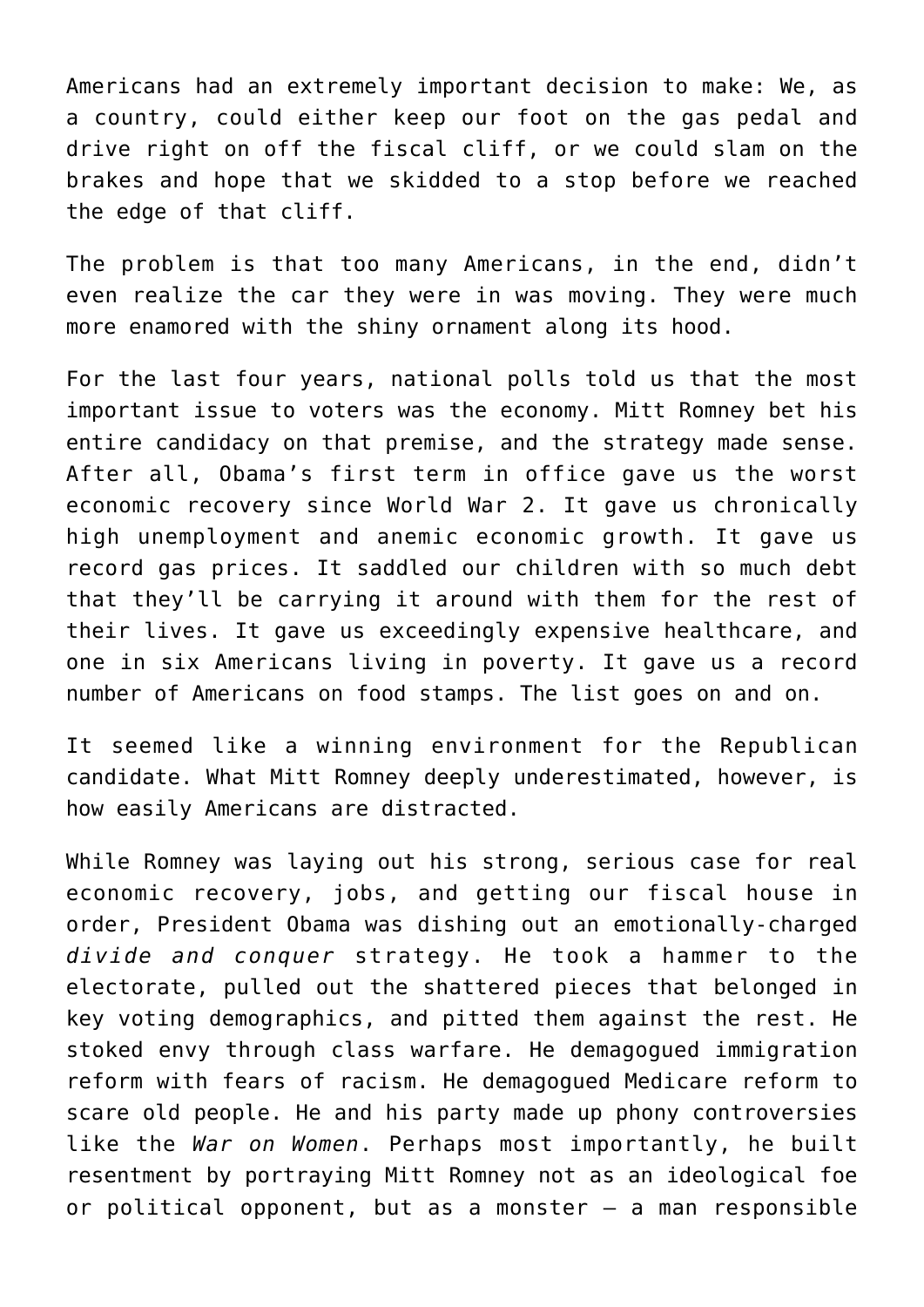for a woman's cancer-death; a greedy man responsible for ruining the lives of countless plant workers; a man who wants to take away women's rights; a man that voters needed to seek "revenge" against.

In the end, the economy was marginalized as background static, barely audible above the loud roar of a deeply divided, emotional electorate.

And when an election comes down to emotion rather than a referendum, it goes back to the basics. It becomes *just another election*. Red states stay red, blue states stay blue, and the presidency is decided by the usual handful of swingstates.

It was the most important election of our lifetime, but a good portion of the electorate sure didn't act like it. In fact, overall turnout was actually down significantly from four years ago.

While part of the problem has clearly been that most people simply don't understand just how disastrous things look for our country's long-term viability (and the media can be thanked for that), they weren't oblivious the president's poor handling of the economy. Poll after poll showed that a significant majority of voters believed Mitt Romney was better suited than Barack Obama to fix the economy (the number one issue, according to them). Yet the majority voted for Obama.

Many conservatives believe that the welfare-state is to blame. They believe that the number of Americans dependent on government, and looking for a handout, is what tipped the scales in favor of Obama. While I recognize that government dependency is certainly a serious concern, I don't think it's what ultimately made the difference in the election.

It's the division that made the difference. It's the demagoguery that made the difference. It's the distraction that made the difference.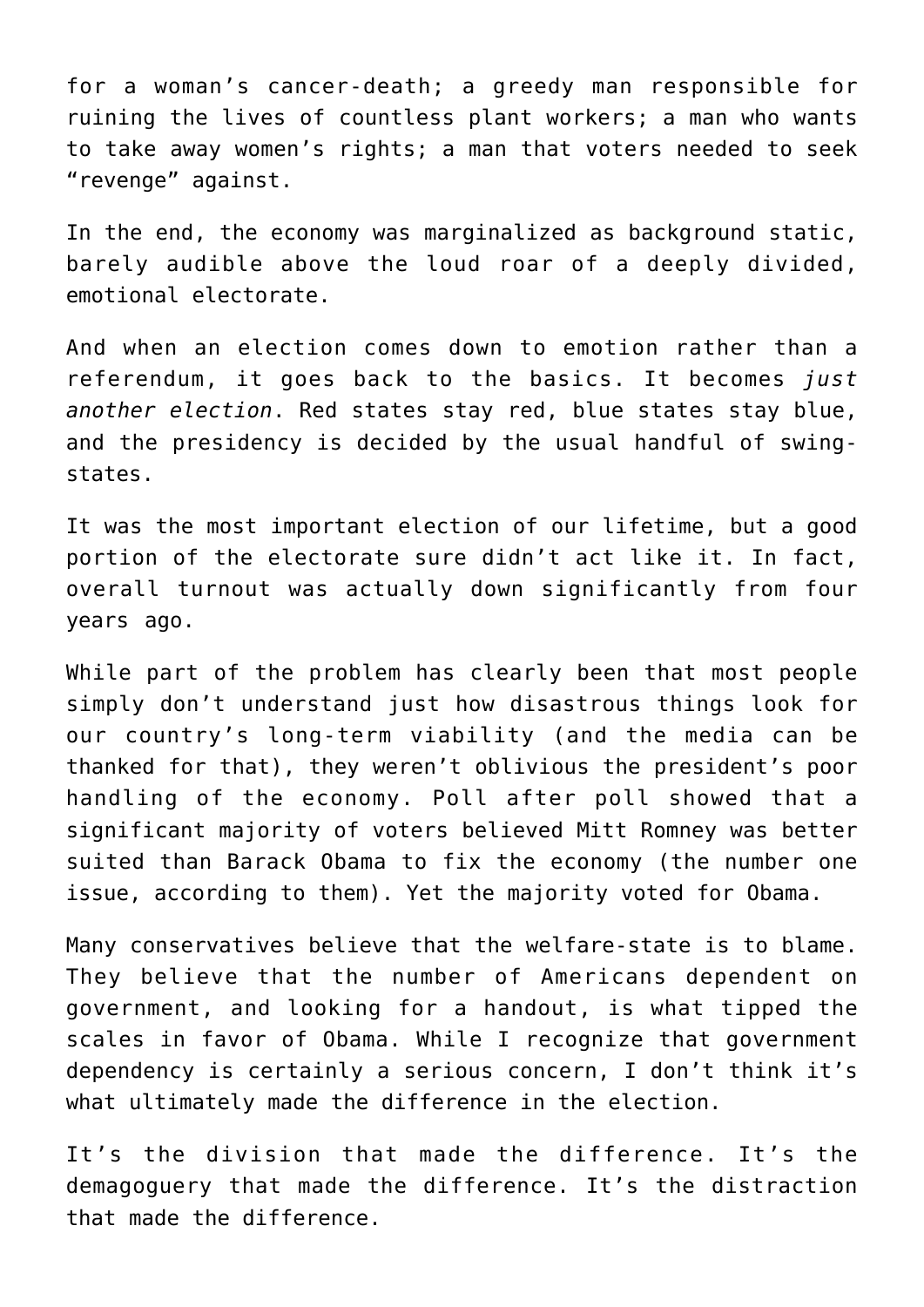I saw it working with people I know personally – people who I thought should know better. They wholeheartedly bought into the shiny pieces of foil thrown their way by the president and the media. I know women who actually believed that, if elected, Mitt Romney was going to take away their birth control pills. I know people who honestly believed that Mitt Romney was a racist.

It would have been humorous if the fate of the country wasn't at stake.

The trash that the president shoveled made a lot of people forget that the last four years ever happened. So much so that Obama was successfully able to run as a challenger and not a sitting president (with the media's help), thus escaping much of the accountability for the current state of the country. He played the Bush card for four straight years and it ended up remaining a winning hand. And of course, he's always had his glowing personality to charm the electorate into forgiving him.

So where are we at, now that President Obama has been reelected?

Obama will most certainly interpret his victory, as narrow as it was, as a mandate. Sure, he'll talk about bipartisanship and reaching across the aisle again for a few weeks, but it won't lead anywhere. Re-election was a permission-slip for him to proceed with the same destructive policies he's been burying the country under for the past four years. Like in 2010, the 'sleeping giant' will be awoken once again. We'll see a resurgence of the Tea Party or a similar movement, probably around the time Obamacare is fully implemented. There will be loud public unrest in response to our freedoms being stripped away and our wealth disappearing. The president's approval ratings will tank again, and the division will continue. It will largely be a repeat of the first four years, only with much more borrowed money on the line.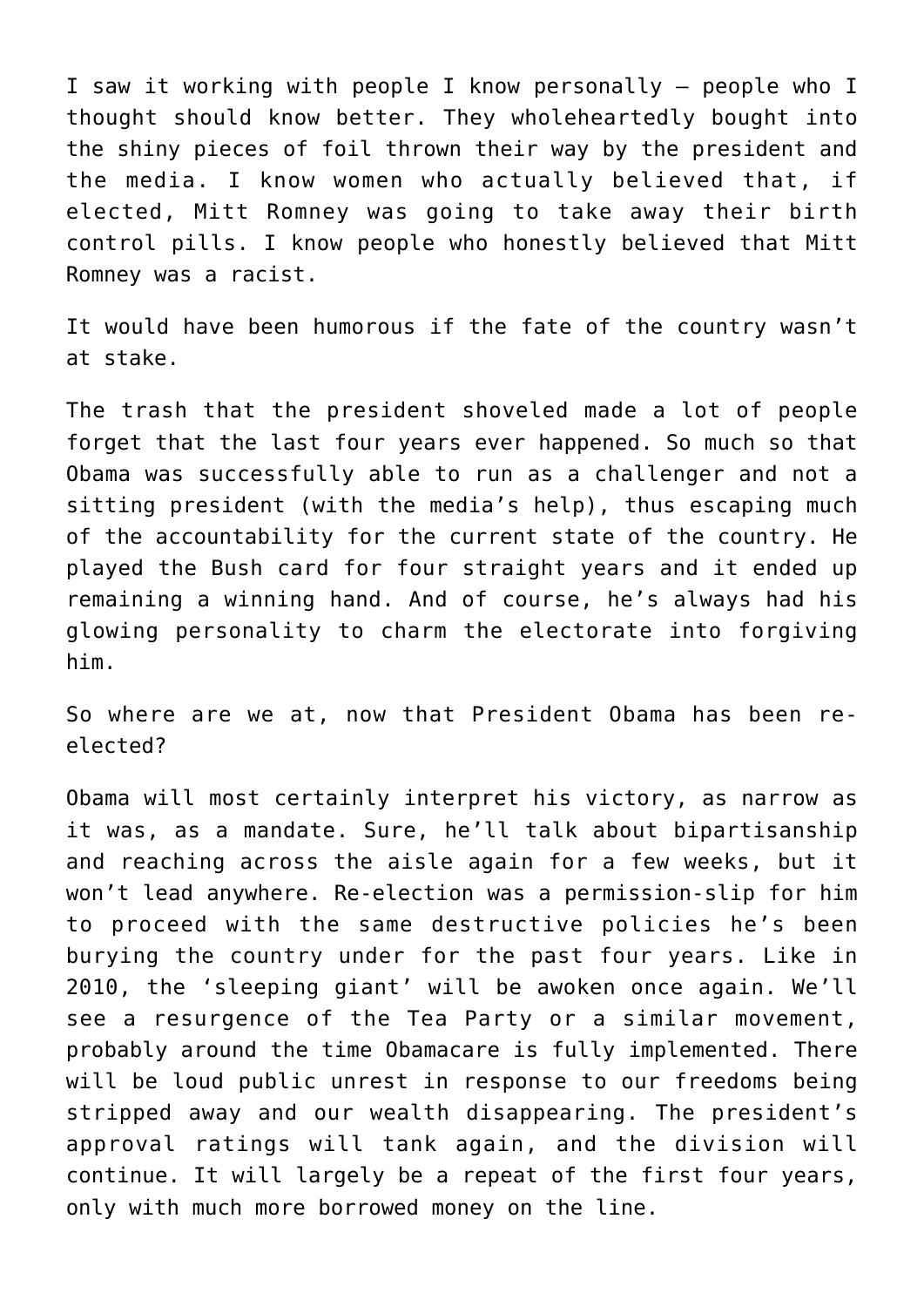The most disheartening thing about Obama's re-election is the reality that we invited this upon ourselves. We didn't know the real Obama in 2008. He was the cult of personality. He was the guy with the million dollar smile. But we know him now. And by rewarding miserable failure with another four years in office, we've wagered American exceptionalism, American solvency, and the American dream on a guy who has proven that he doesn't believe in any of those things.

As Reverand Jeremiah Wright famously said, "Our chickens have come home to roost."

## **[An Open Letter to Some](https://bernardgoldberg.com/an-open-letter-to-some-friends/) [Friends …](https://bernardgoldberg.com/an-open-letter-to-some-friends/)**

Someone I've known for a while now — my wife, Nancy — has written a letter to some of her friends, the ones who voted for Barack Obama the last time around but may be having second thoughts now. She showed it to me and (with her blessings) I decided to share it with all of you. If you like it, copy it and send it around to *your* friends who may be on the fence.

Bernie Goldberg

 $\pmb{\times}$ 

Hello friends,

Although I didn't vote for Barack Obama four years ago, like so many Americans I felt pride in our country– and joy in the historic significance of the election. Unlike some I wasn't rooting for him to fail; instead I wanted our President to unite us and get our country back on track.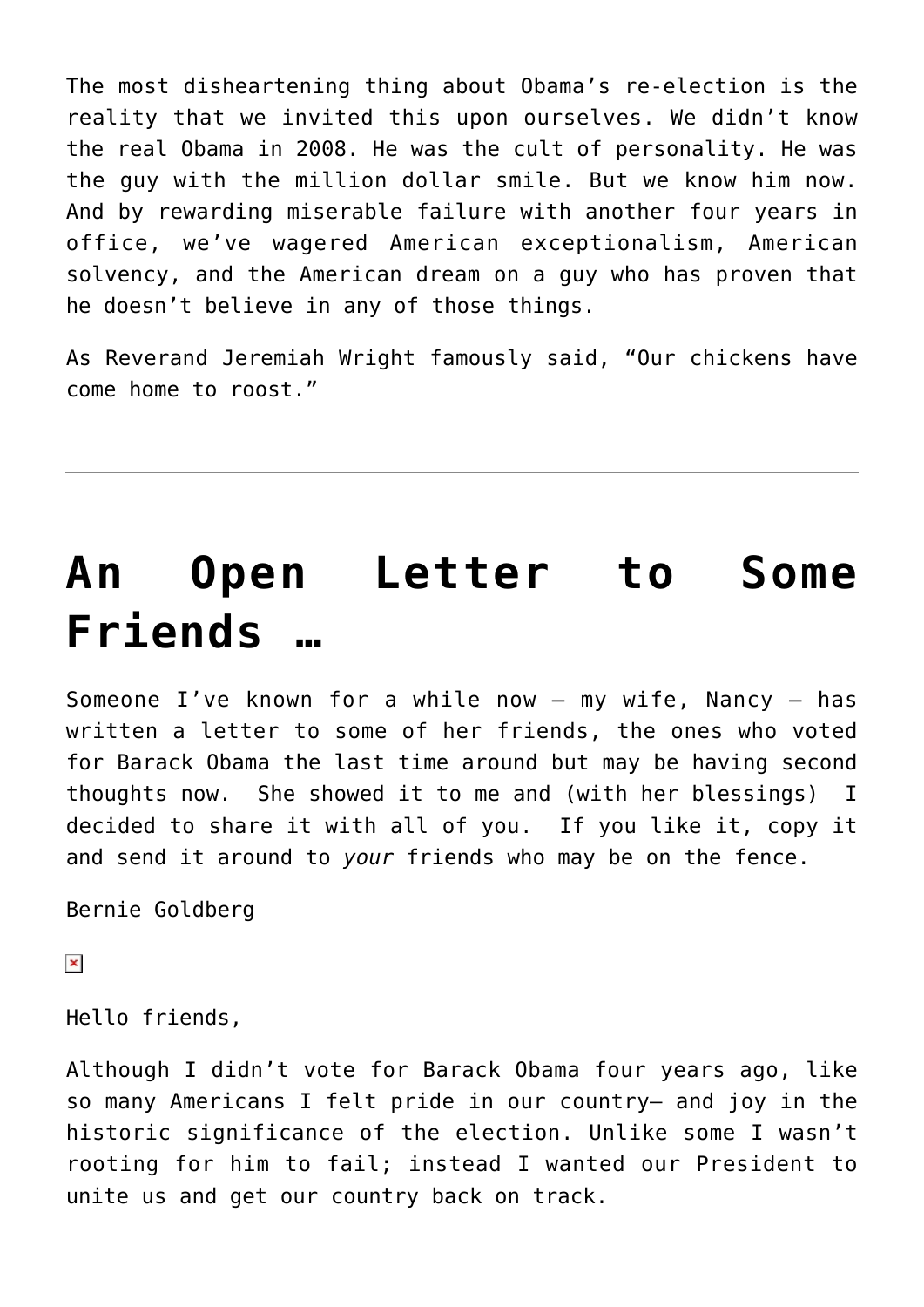But those four years came and went. We're now saddled with some very sad and scary facts: We spent nearly a trillion dollars on a stimulus program that was supposed to bring our unemployment down to below 8 percent. It didn't. Millions of Americans are still out of work and suffering. Millions more are worried about the jobs they have, and worried about their children's future. And President Obama has added a staggering \$5 trillion to our national debt. We now borrow 42 cent on every dollar we spend!

Most sadly, the person I thought would bring this country together–the one who ran on Hope and Change, the one who told us There are no Red States or Blue States, just the United States — is now pitting Americans against each other, drumming up a phony war on women and waging shameless class warfare, turning Americans against each other based on how much money they have in the bank.

I readily acknowledge that Barack Obama inherited a tough economy, but he's had four years in office and hasn't fixed it. We're stagnating at best and spiraling down at worst. Many economists fear another recession.

For the first time in my adult life I'm scared. Do I think a Romney win would be a panacea and our problems would disappear overnight? No. But I do believe he knows how to make America work, how to get this economy humming again, how to create jobs and help small businesses thrive, and most importantly, how to create a sense of pride and hope.

I remember Barack Obama's own words several years ago. He told a reporter that if he wasn't able to turn the economy around in three years, "then there's going to be a one-term proposition." I'm taking him at his word.

I understand that many of you would like to support the president again this time. You like him. You like his family. That makes sense. But we are living in difficult times. And I